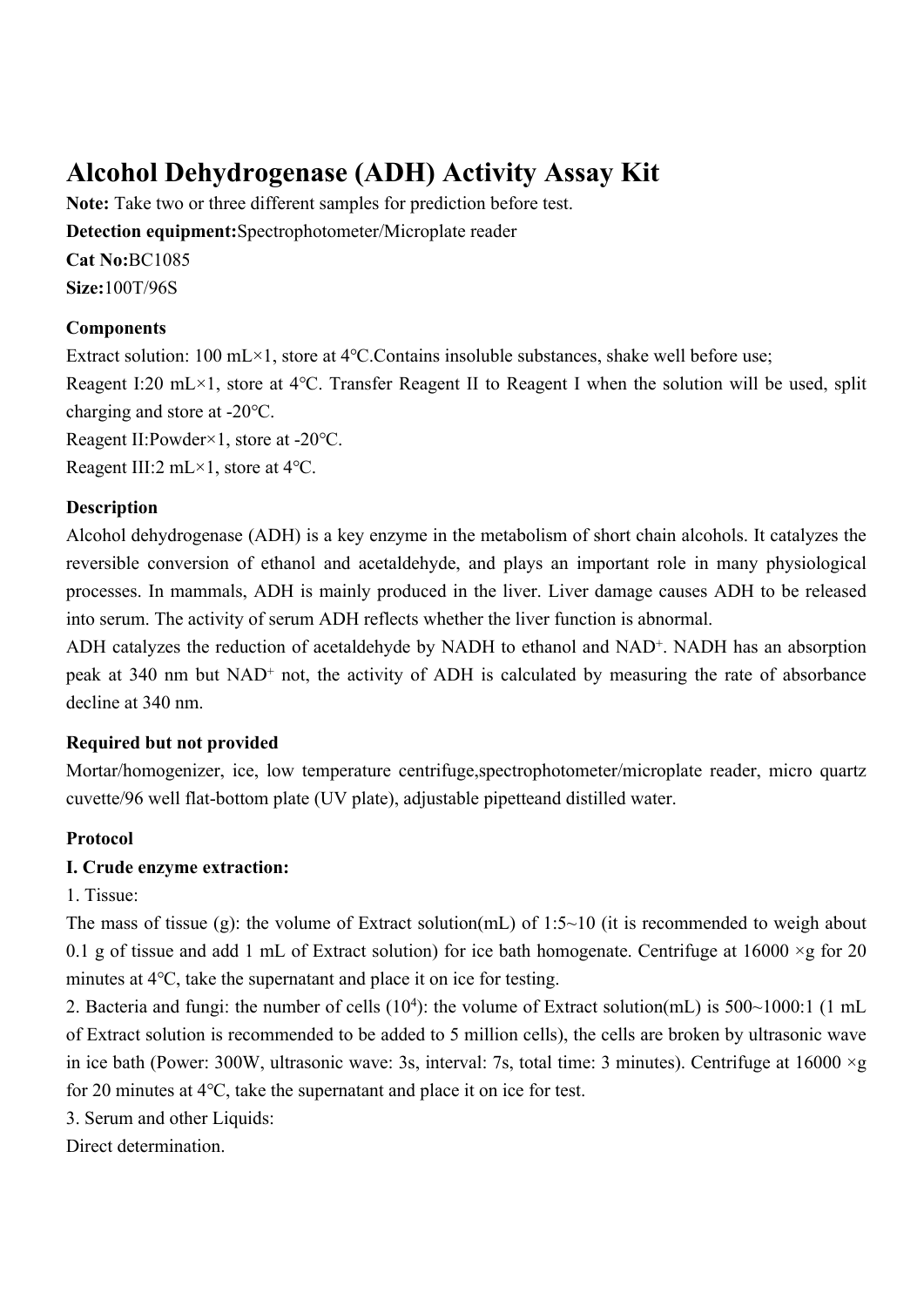#### **II. Procedure**

1. Preheat spectrophotometer/microplate reader for 30 minutes, adjust wavelength to 340 nm, set zero with distilled water.

2. Keep the ReagentI in a 25℃ water bath for more than 30 minutes.

3. Blank tube:

Add 20 μL of distilled water, 160 μL of Reagent I and 20 μL of Reagent III to the micro quartz cuvette/96 well flat-bottom plate (UV plate) in turn. Mix them quickly and measure the change of absorption value at 340 nm, record the absorption value at 15 s and 75 s respectively, record them as A1 and A2.  $\Delta A_B = A1$ -A2. Only one or two blank tubes need to be test.

4. Test tube:

Add 20 μL of supernatant, 160 μL of Reagent I and 20 μL of Reagent III to the micro quartz cuvette/96 well flat-bottom plate (UV plate) in turn. Mix them quickly and measure the change of absorption value at 340 nm, record the absorption value at 15 s and 75 s respectively, record them as A3 and A4.  $\Delta A_T = A3$ -A4.

## **III. Calculation of ADH activity**

## **A. The calculation formula according to the determination of micro quartz cuvette**

(1) Protein concentration

Unit definition: One unit of enzyme activity is defined as the amount of enzyme catalyzes the oxidation of 1μmolNADH per minute at 25℃everymilligram tissue protein.

ADH (µmol/min/mg prot)=  $[(\Delta A_T - \Delta A_B) \div (\varepsilon \times d) \times V_{RV} \times 10^6] \div (Cpr \times V_{SV}) \div T = 1.61 \times (\Delta A_T - \Delta A_B) \div Cpr$ (2) Sample weight

Unit definition: One unit of enzyme activity is defined as the amount of enzyme catalyzes the oxidation of 1μmol NADH per minute at 25℃ everygram tissue.

ADH ( $\mu$ mol/g fresh weight) = [( $\Delta A_T$ - $\Delta A_B$ )÷(ε×d)×V<sub>RV</sub>×10<sup>6</sup>]÷(V<sub>SV</sub>÷V<sub>STV</sub>×W)÷T  $=1.61\times(\Delta A_T-\Delta A_B)+W$ 

(3) Cells

Unit definition: One unit of enzyme activity is defined as the amount of enzyme catalyzes the oxidation of 1μmol NADH per minute at 25℃ every 10 thousand cells.

$$
ADH (µmol/104 cell) = [(\Delta A_T - \Delta A_B) \div (\epsilon \times d) \times V_{RV} \times 106] \div (V_{SV} \div V_{STV} \times N) \div T
$$
  
=1.61×(\Delta A\_T - \Delta A\_B) \div N

(4) Liquids

Unit definition: One unit of enzyme activity is defined as the amount of enzyme catalyzes the oxidation of 1μmol NADH per minute at 25℃ every milliliter liquid.

ADH ( $\mu$ mol/mL liquids) = [( $\Delta A_T - \Delta A_B$ )÷( $\varepsilon \times d$ )×V<sub>RV</sub>×10<sup>6</sup>]÷V<sub>SV</sub>÷T  $=1.61\times(\Delta A_T - \Delta A_B)$ 

ε: The molar extinction coefficient of NADH, 6.22×10<sup>3</sup> L/mol/cm;

d: Cuvette light diameter, 1 cm;

V<sub>RV</sub>: The total volume of reaction system, 200  $\mu$ L=2×10<sup>-4</sup>L;

10<sup>6</sup>: 1 mol=1×10<sup>6</sup> μmol;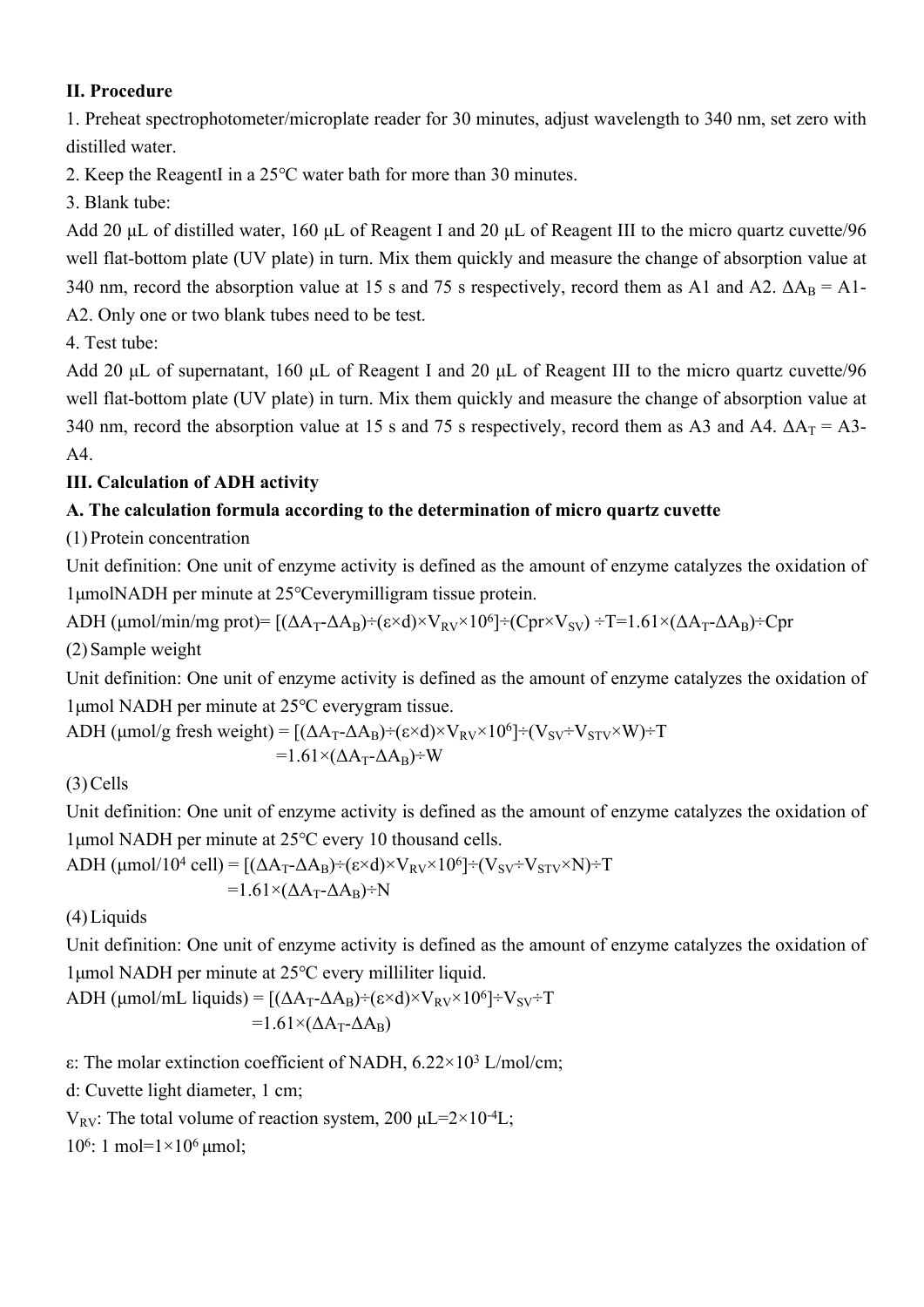$V_{SV}$ : The volume of sample, 20  $\mu$ L=0.02 mL;

 $V_{STV}$ : The volume of extract solution, 1 mL;

T: Reaction time, 1 minute;

Cpr: Sample protein concentration, mg/mL;

W: Sample weight, g;

N: The number of cells.

### **B. The calculation formula according to the determination of 96 well plate:**

(1) Protein concentration

Unit definition: One unit of enzyme activity is defined as the amount of enzyme catalyzes the oxidation of 1μmol NADH per minute at 25℃ every milligram tissue protein.

ADH ( $\mu$ mol/min/mg prot)=[( $\Delta A_T - \Delta A_B$ )÷(ε×d)×V<sub>RV</sub>×10<sup>6</sup>]÷(Cpr×V<sub>SV</sub>)÷T  $=2.68\times(\Delta A_T-\Delta A_B)+Cpr$ 

(2) Sample weight

Unit definition: One unit of enzyme activity is defined as the amount of enzyme catalyzes the oxidation of 1μmol NADH per minute at 25℃ every gram tissue.

ADH ( $\mu$ mol/g fresh weight)=[( $\Delta A_T$ - $\Delta A_B$ )÷(ε×d)×V<sub>RV</sub>×10<sup>6</sup>]÷(V<sub>SV</sub>÷V<sub>STV</sub>×W)÷T  $=2.68\times(\Delta A_T - \Delta A_B)+W$ 

(3) Cells

Unit definition: One unit of enzyme activity is defined as the amount of enzyme catalyzes the oxidation of 1μmol NADH per minute at 25℃ every 10 thousand cells.

ADH (µmol/10<sup>4</sup> cell) = [(
$$
\Delta A_T - \Delta A_B
$$
)+( $\varepsilon \times d$ )× $V_{RV} \times 10^6$ ] ÷ ( $V_{SV} \div V_{STV} \times N$ ) ÷ T  
=2.68×( $\Delta A_T - \Delta A_B$ ) ÷ N

(4) Liquids

Unit definition: One unit of enzyme activity is defined as the amount of enzyme catalyzes the oxidation of 1μmol NADH per minute at 25℃ every milliliter liquid.

ADH ( $\mu$ mol/mL liquit) = [( $\Delta A_T - \Delta A_B$ )÷(ε×d)×V<sub>RV</sub>×10<sup>6</sup>]÷V<sub>SV</sub>÷T  $=2.68\times(\Delta A_T - \Delta A_B)$ 

ε: The molar extinction coefficient of NADH, 6.22×10<sup>3</sup> L/mol/cm;

d: Cuvette light diameter, 0.6 cm;

V<sub>RV</sub>: The total volume of reaction system, 200  $\mu$ L=2×10<sup>-4</sup>L;

10<sup>6</sup>: 1 mol=1×10<sup>6</sup> μmol;

Cpr: Sample protein concentration, mg/mL;

W: Sample weight, g;

 $V_{SV}$ : The volume of sample, 20  $\mu$ L=0.02 mL;

 $V_{STV}$ : The volume of extract solution, 1 mL;

T: Reaction time, 1 minute;

N: The number of cells.

#### **Note:**

The protein concentration of supernatant needs to be determined separately. It is recommended to use BCA